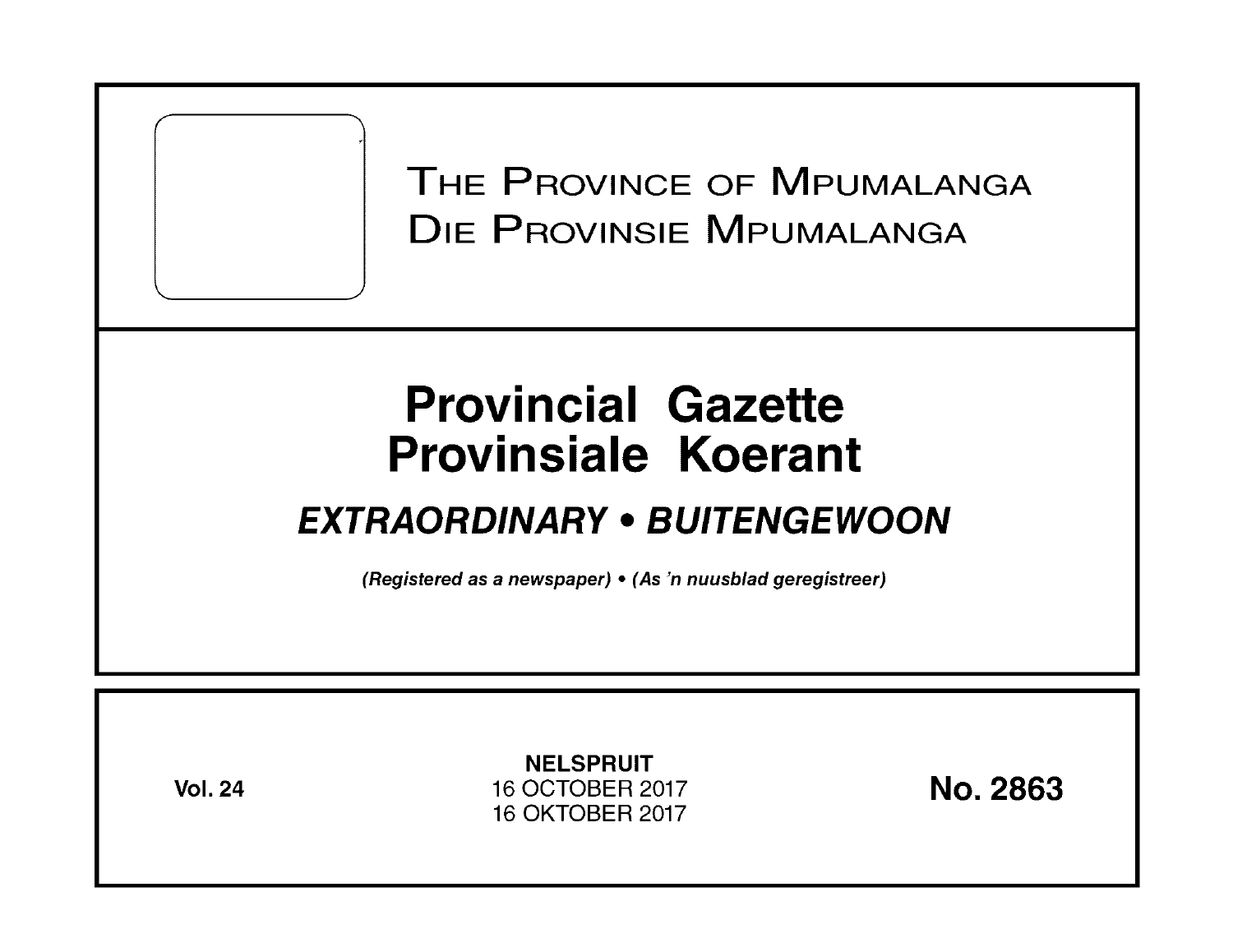## **CONTENTS**

|                                                                                      | Gazette<br>No. | Page<br>No. . |
|--------------------------------------------------------------------------------------|----------------|---------------|
| <b>OFFICIAL NOTICES • AMPTELIKE KENNISGEWINGS</b>                                    |                |               |
| Mpumalanga Economic Regulator Act (2/2017): Mpumalanga Economic Regulator Bill, 2017 | 2863           |               |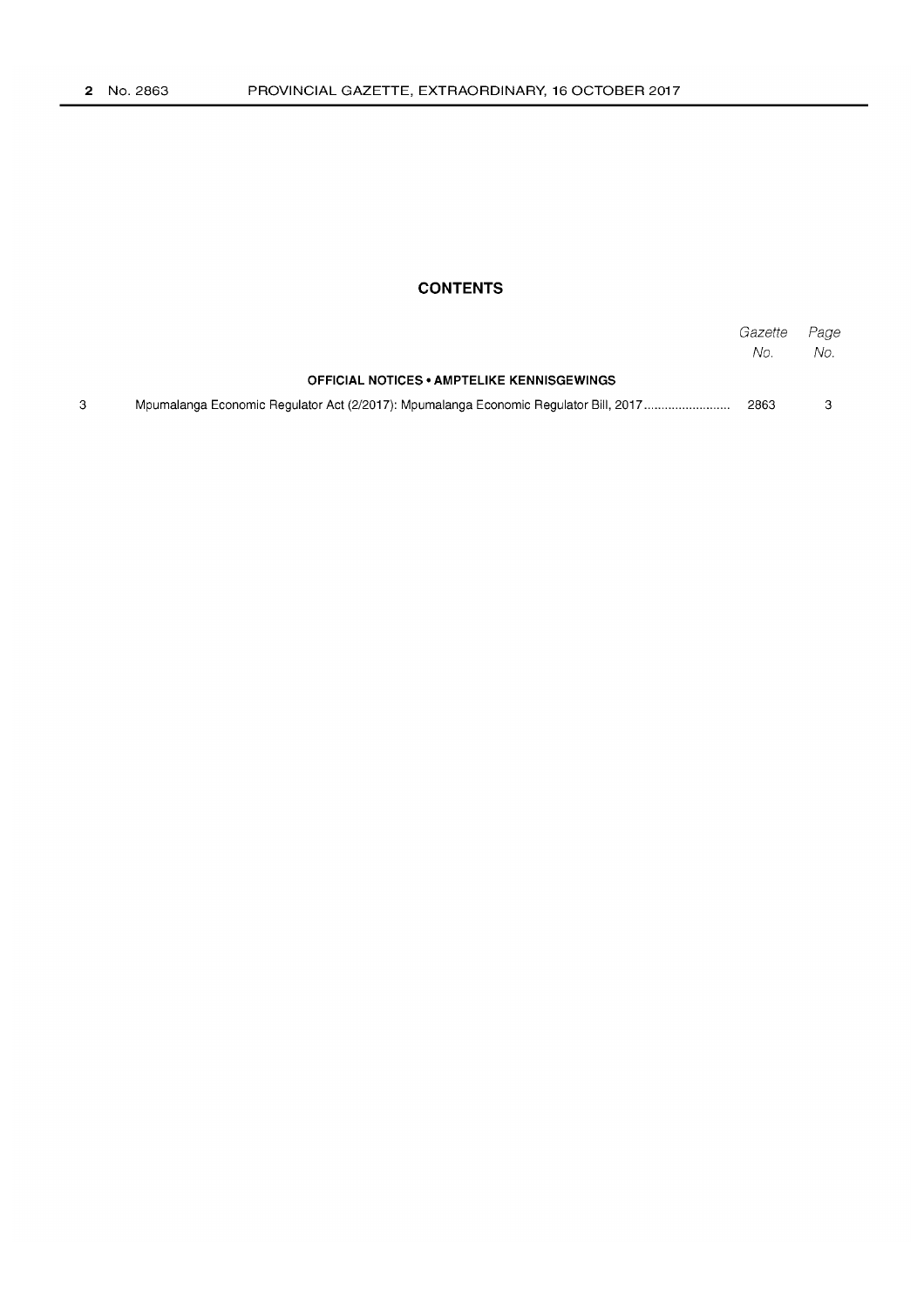## OFFICIAL NOTICES • AMPTELIKE KENNISGEWINGS

## OFFICIAL NOTICE 3 OF 2017

## MPUMALANGA ECONOMIC REGULATOR ACT, 2017

I, David Dabede Mabuza hereby, in my capacity as Premier of the Province of Mpumalanga and in terms of section 121 of the Constitution of the Republic of South Africa. 1996, assent to the Mpumalanga Economic Regulator Bill. 2017. which Bill will be known as the Mpumalanga Economic Regulator Act. 2017.

 $\sqrt{\frac{m_1+m_2}{2}}$ 

D.D.MABUZA PREMIER: MRUMALANGA PROVINCE  $DATE: 13/10/2017$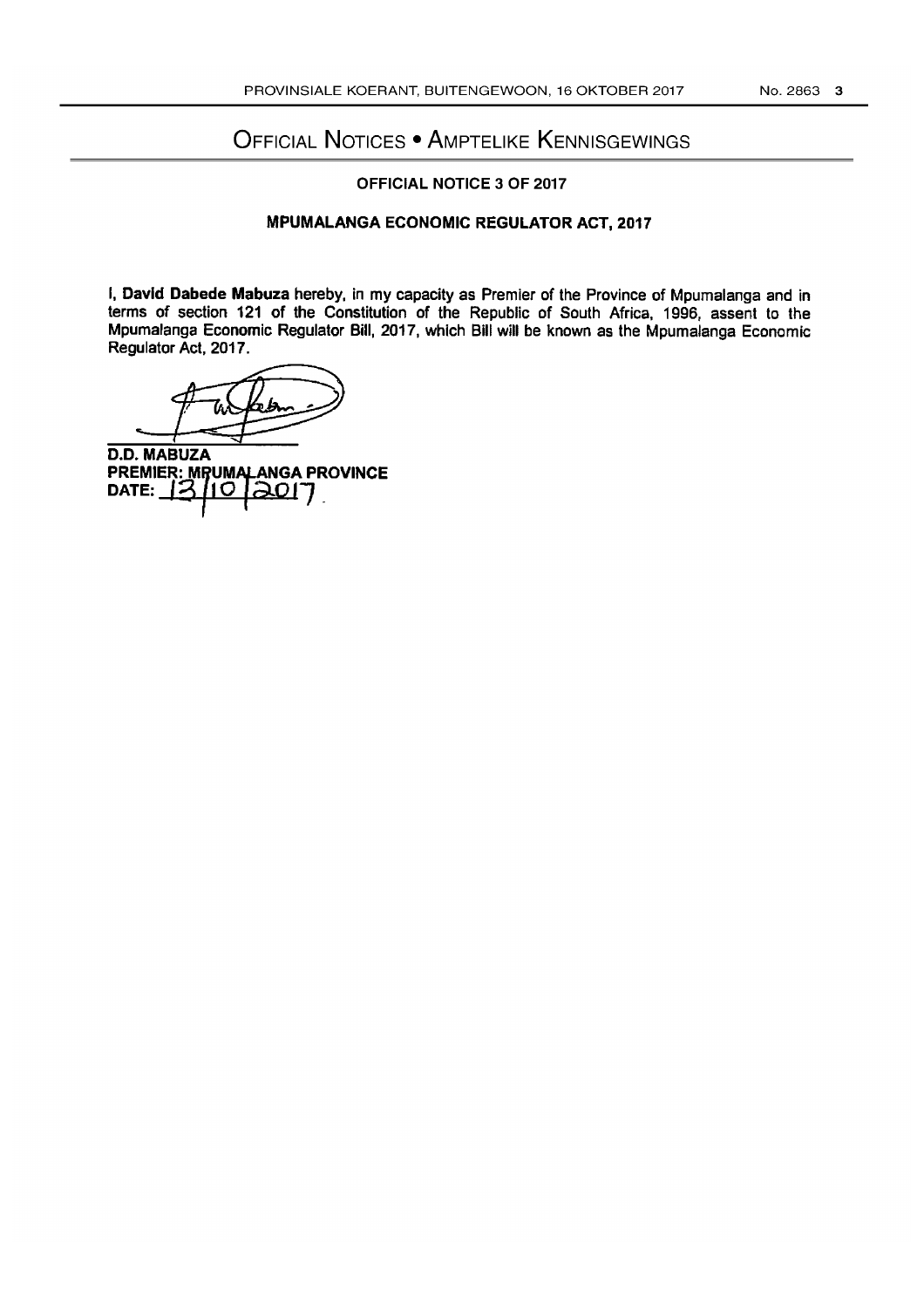#### PREMIER'S NOTICE

#### MPUMALANGA ECONOMIC REGULATOR ACT, 2017 (ACT NO.2 OF 2017)

It is hereby notified that I, David Dabede Mabuza, in my capacity as Premier of the Mpumalanga Province, have, in terms of section 121 of the Constitution of the Republic of South Africa. 1996, assented to the Mpumalanga Economic Regulator Bill. 2017. The Mpumalanga Economic Regulator Act, 2017 (Act No. 2 of 2017), is hereby published for general information.

I hereby, in terms of section 23 of the Mpumalanga Economic Regulator Act, 2017, determine that the said Act will come into operation on the date of publication of this Notice.

I further determine that the date as contemplated in section 22(1) of the Act as well as the date as contemplated in section 22(2) of the Act will be the date of publication of this Notice.

PREMIER: MPUMALANGA PROVINCE

DATE: 13/10 | 2017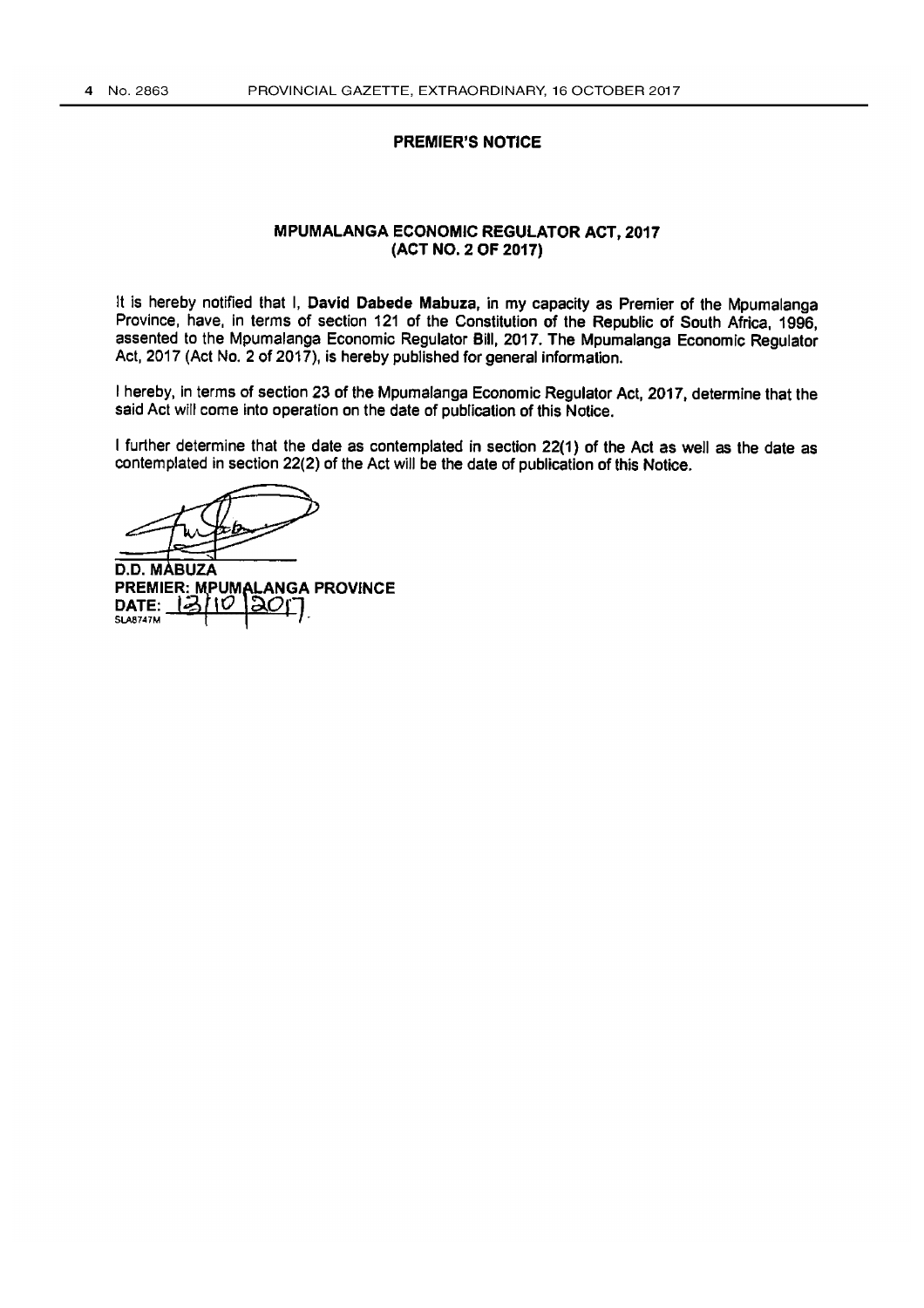

# **MPUMALANGA ECONOMIC REGULATOR ACT, 2017**

(As passed by the Mpumalanga Provincial Legislature on the  $14<sup>th</sup>$  of September 2017)

(MEC FOR FINANCE, ECONOMIC DEVELOPMENT AND TOURISM)

**[ACT NO.2 OF 2017]**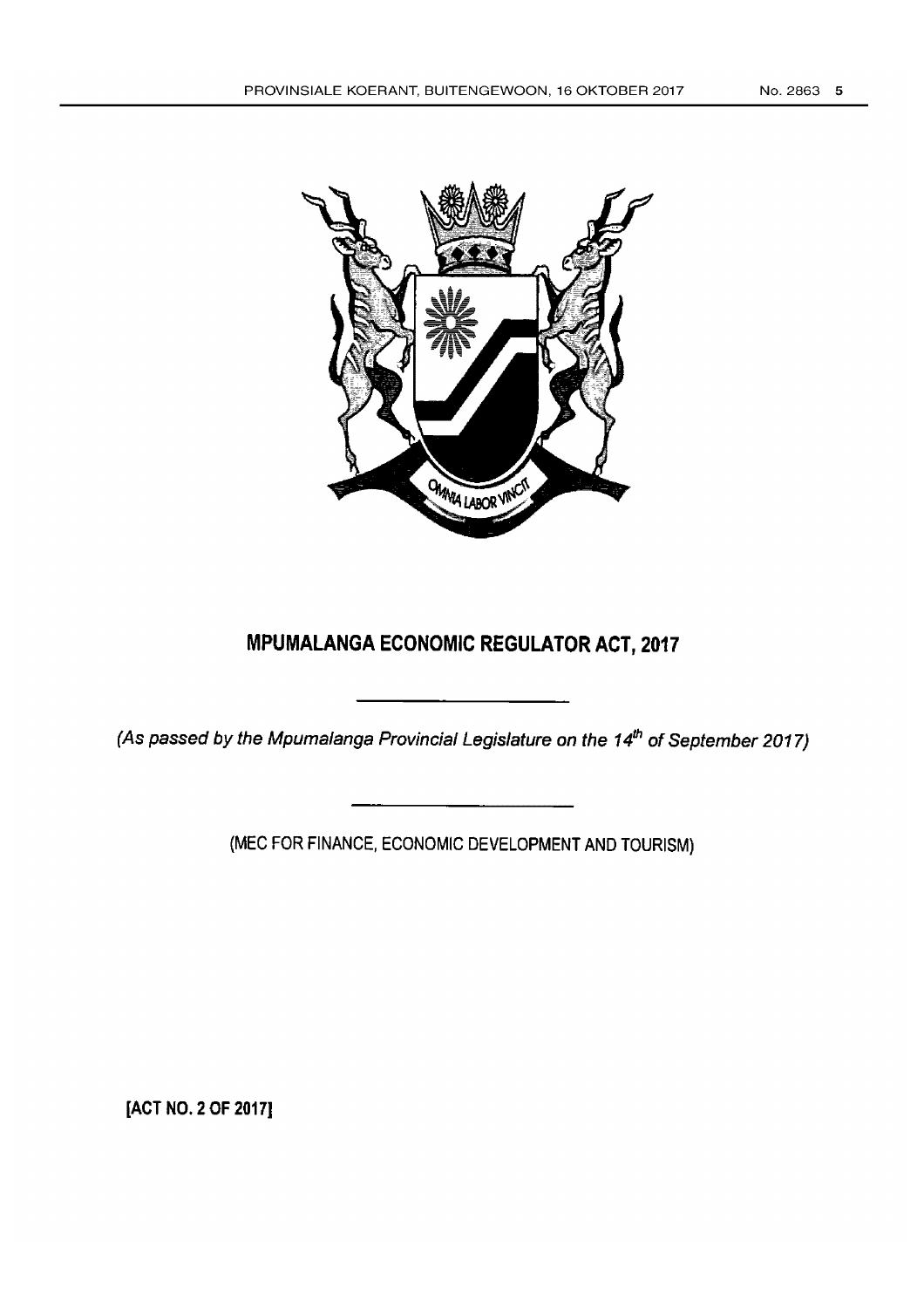### MPUMALANGA ECONOMIC REGULATOR ACT, 2017

To provide for the establishment of the Mpumalanga Economic Regulator and for the oversight thereof by a Board; to regulate the gambling and liquor industry in Mpumalanga; to confer powers and functions upon the Regulator; to provide for transitional arrangements; and to provide for matters incidental thereto.

BE IT ENACTED by the Provincial Legislature of Mpumalanga, as follows:

**Definitions** 

1. (1) In this Act, unless the context otherwise indicates-

"Board" means the Mpumalanga Economic Regulator Board established in terms of section 5;

"Chairperson" means a person designated as Chairperson or acting Chairperson in terms of section 5(1)(a) or (b);

"Chief Executive Officer" means the Chief Executive Officer appointed in terms of section 11(1)(a);

"committee" means a committee of the Board appointed in terms of section 17;

"Constitution" means the Constitution of the Republic of South Africa, 1996;

"Department" means the Department responsible for economic development in the Province;

"Executive Council" means the Executive Council of the Province as referred to in section 132 of the Constitution:

"family member" means a person's-

(a) spouse; or

(b) child, parent, brother, Sister, regardless of whether such relationship resutts from birth, marriage or adoption;

"financial year" means the period commencing on the first day of April in any year to the thirty-first day of March in the ensuing year, both days inclusive;

"Government" means the Mpumalanga Provincial Government;

"Mpumalanga Gambling Act" means the Mpumalanga Gambling Act, 1995 (Act No. 5 of 1995);

"Mpumalanga Gambling Levies Act" means the Mpumalanga Gambling Levies Act. 2007 (Act No.5 of 2007);

"Mpumalanga Liquor Licensing Act" means the Mpumalanga Liquor Licensing Act, 2006 (Act No.5 of 2006);

"organ of state" has the meaning set out in section 239 of the Constitution;

"political office-bearer" means -

(a) a member of the National Assembly. the National Council of Provinces or the Cabinet;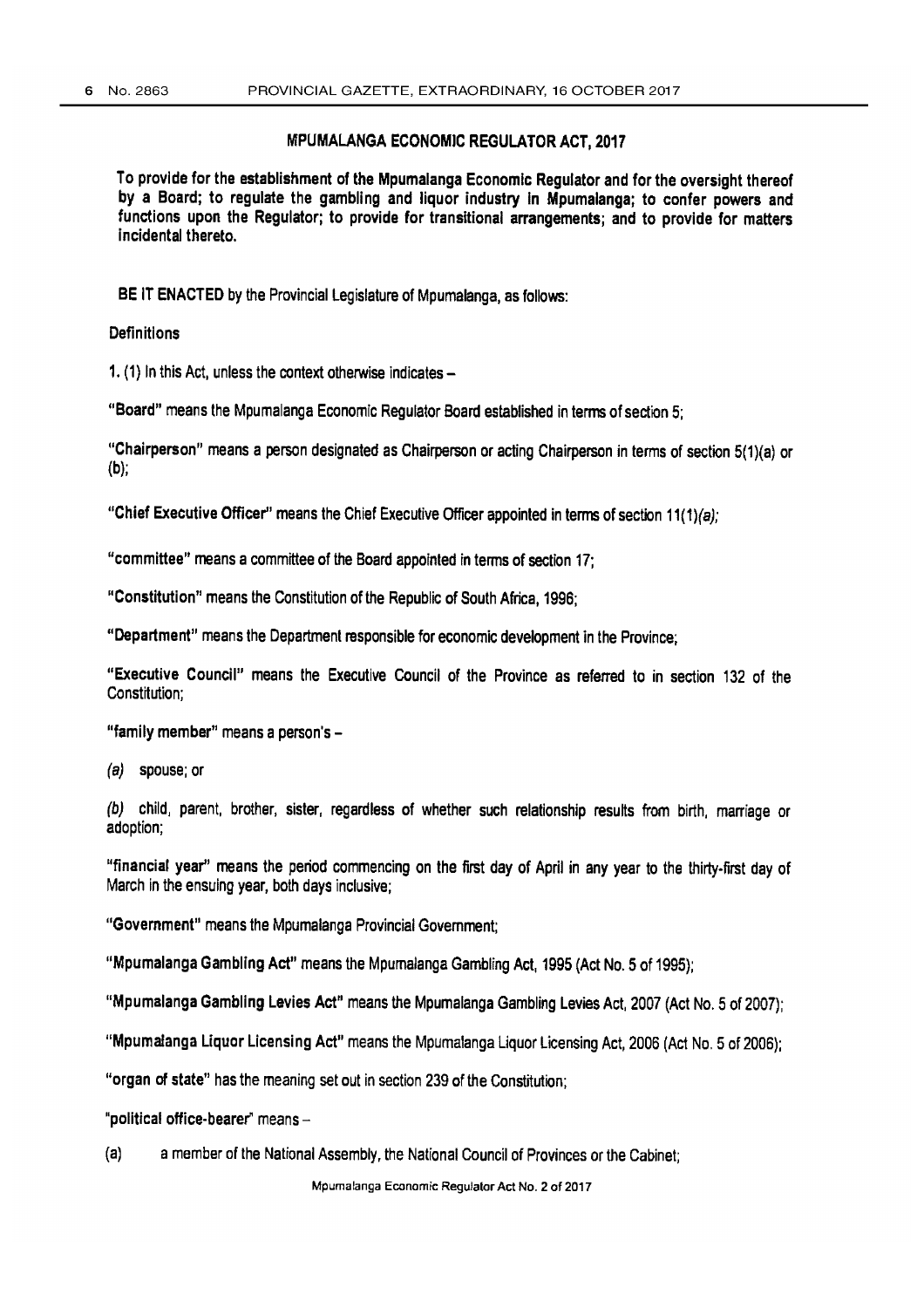- (b) a member of a provincial legislature;
- (c) a member of a municipal council or local authority;
- (d) a diplomatic representative of the Republic who is not a member of the public service;
- (e) a member of a house, or council of traditional leaders; or
- (n a national or provincial office.bearer of a political party;

"Premier" means the Premier of the Province referred to in section 125 of the Constitution;

"prescribed" means prescribed by regulation in terms of this Act;

"Province" means the Province of Mpumalanga as referred to in section 103(1)(f) of the Constitution, or any part thereof;

"Provincial Gazette" means the Provincial Gazette of the Province;

"Provincial Legislature" means the Provincial Legislature of the Province as referred to in section 104 of the Constitution;

"Regulator" means the Mpumalanga Economic Regulator, an entity established in terms of section 2;

"Republic" means the Republic of South Africa referred to in section 1 of the Constitution;

"responsible Member" means the Member of the Executive Council responsible for the administration of this Act; and

"spouse" means a person's -

- (a) partner in marriage;
- (b) partner in a customary union according to indigenous law; or
- (c) partner in a relationship in which the parties live together in a manner resembling a marital partnership or customary union.

(2) Where in this Act any functionary is required to take a decision in consultation with another functionary, such decision shall require the concurrence of such other functionary.

## Establishment of the Mpumalanga Economic Regulator

2. The Mpumalanga Economic Regulator is hereby established as a juristic person.

## Objects of the Regulator

- 3. The objects of the Regulator are to  $-$
- (a) regulate the gambling industry in the Province in terms of the Mpumalanga Gambling Act;
- (b) regulate the payment of gambling levies in terms of the Mpumalanga Gambling Levies Act; and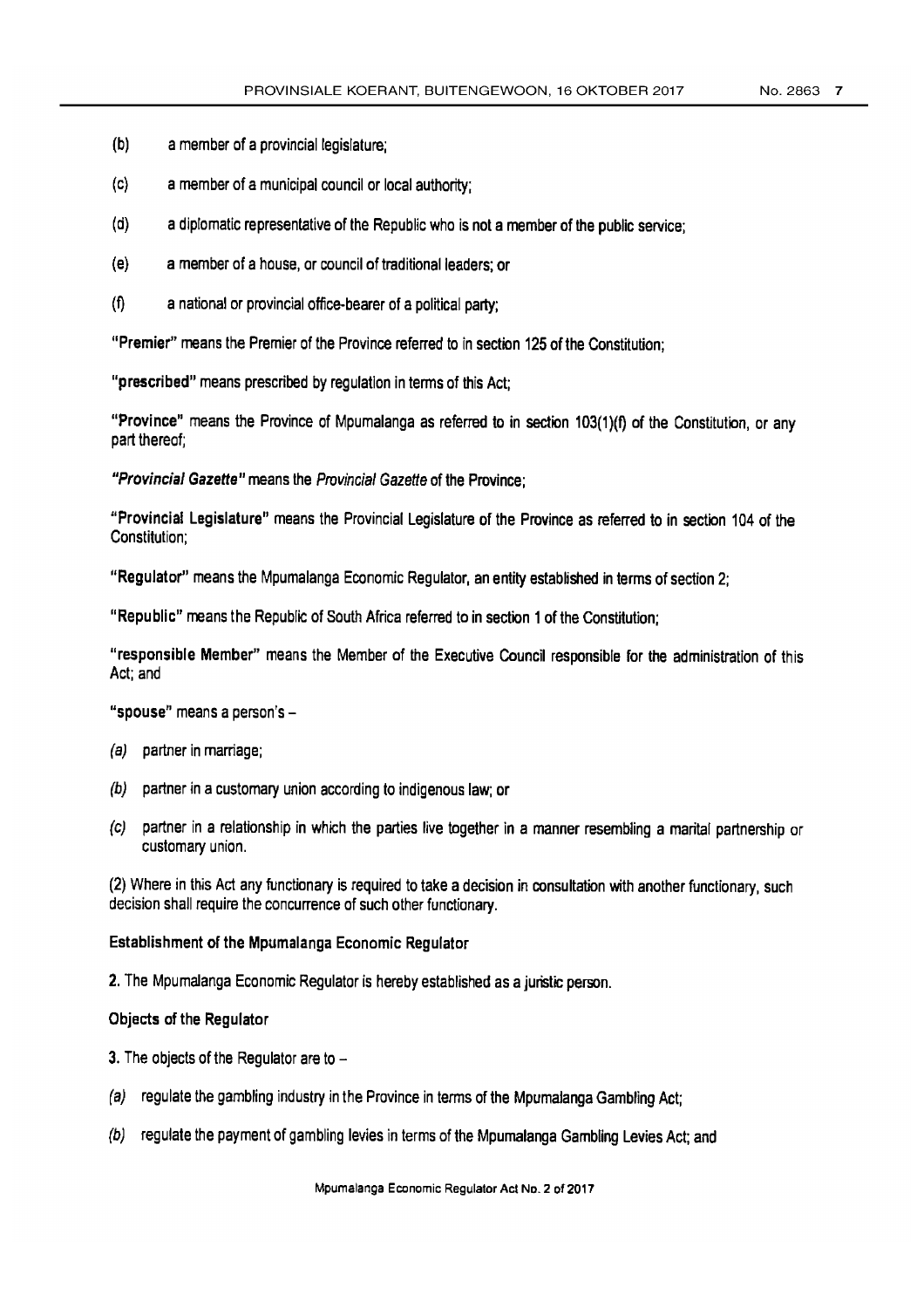(c) regulate the liquor industry in the Province in terms of the Mpumalanga Liquor Licensing Act.

### Powers and functions of the Regulator

- 4. The Regulator shall -
- (a) exercise the powers and perform such functions assigned to it in terms of this Act;
- (b) exercise the powers and perform the functions of the Mpumalanga Gambling Board as set out in section 3 of the Mpumalanga Gambling Act;
- (c) exercise the powers and perform such functions of the Mpumalanga Gambling Board as set out in sections 2 and 4 of the Mpumalanga Gambling Levies Act;
- (d) exercise the powers and perform the functions of the Mpumalanga Liquor Authority as set out in section 6 of the Mpumalanga Liquor Licensing Act; and
- (e) advise the responsible Member and the Executive Council or furnish a report or recommendations to the responsible Member and the Executive Council on any matter referred to the Regulator by the responsible Member and the Executive Council for consideration and arising from the application of this Act or relating to the control over the gambling and liquor industries in the Province.

#### Establish ment and composition of the Board

5.(1) Members of the Board shall be appointed by the responsible Member in consultation with the Executive Council, and shall be not less than nine and not more than eleven members and shall, subject to subsections (2) and  $(4)$ , consist of  $-$ 

- (a) a chairperson, designated by the responsible Member from amongst the Members of the Board referred to in paragraphs (c), (d), (e), (f) and (j), who shall be a person with applicable knowledge or experience with regard to matters connected with the functions of the Board;
- (b) a deputy Chairperson, designated by the responsible Member from amongst the Members of the Board referred to in paragraphs  $(c)$ ,  $(d)$ ,  $(e)$ ,  $(f)$  and  $(j)$ ;
- (c) one member who is qualified to be admitted to practice as a legal practitioner in the Republic and has, for a cumulative period of at least five years after having so qualified, practised as a legal practitioner or performed services related to the application or administration of the law;
- (d) one member who is qualified as an accountant in the Republic and has, for a cumulative period of at least five years after having so qualified, practised as an accountant and who shall be registered as a member of a relevant professional body;
- (e) one member who shall have proven business acumen in, and knowledge of, the gambling industry;
- $\langle f \rangle$  one member who shall have proven business acumen in, and knowledge of, the liquor industry;
- $(q)$  a person representing the Department entrusted with the responsibility for gambling and liquor regulation in the Province, deSignated by the responsible Member;
- (h) a person representing the Department responsible for financial affairs in the Province, designated by the responsible Member in consultation with the Member of the Executive Council responsible for financial affairs in the Province;
- (i) a person representing the Department responsible for community safety, security and liaison in the Province, designated by the responsible Member in consultation with the Member of the Executive Council responsible for community safety, security and liaison in the Province; and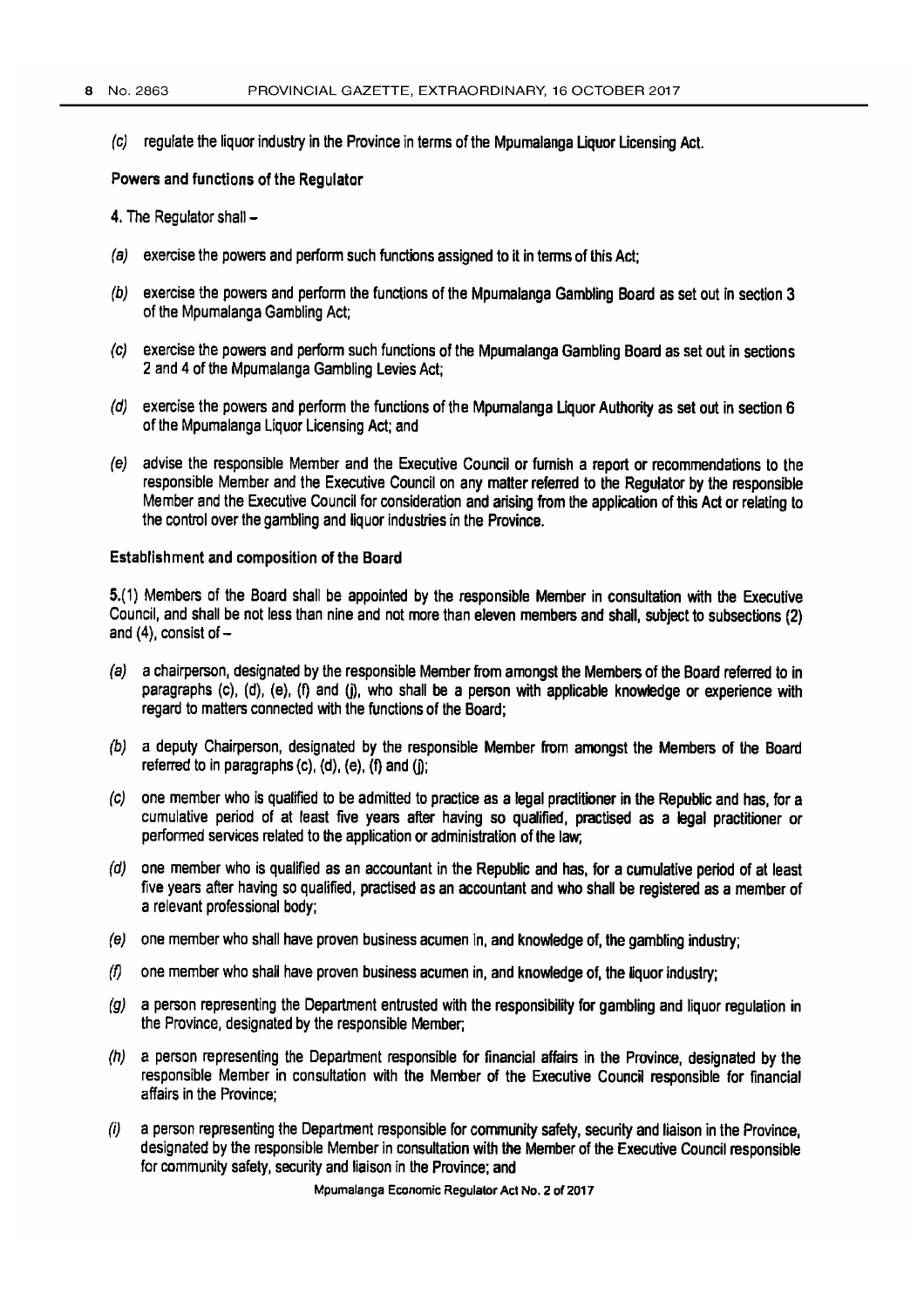*(i)* with due regard to regional interests in the Province, not more than three members who shall have proven business acumen or applicable knowledge or experience in the field of local govemment, community and socia-economic development and who are fit and proper to represent the community in general.

(2) The chief executive offICer of the Board shall ex officio be a member of the Board, but he or she shall have no voting rights at meetings of the Board.

(3) The Oeputy Chairperson shall preside at such meetings where the Chairperson is absent or is unable to perform his or her duties or refuses or fails to act and shall carry out the duties of the Chairperson in the event that the Chairperson is unable to perform his or her duties or refuses or fails so to act.

(4) The Board shall, SUbject to section 9 of the Constitution, be broadly representative of the South African Community.

## Eligibility to be appointed as member of Board

6.(1) A person shall not be appointed or remain a member of the Board-

- (a) unless he or she  $-$ 
	- (i) is a natural person;
	- $(ii)$  is a citizen of the Republic and ordinarily resident therein; and
	- (iii) is a fit and proper person;
- $(b)$  if he or she -
	- (i) whether personally or through his or her spouse, a family member, partner or associate-
		- (aa) has or acquires a direct or indirect financial or controlling interest in any gambling activity; or
		- (bb) has or acquires a direct or indirect financial or controlling interest within the liquor industry; or
		- (cc) has any interest in any business or enterprise that may conflict or interfere with the proper performance of his or her functions as a member of the Board;
	- (ii) is related to a family member, who has or acquires a direct or indirect financial or controlling interest in the gambling or liquor industries;
	- (iii) is a political office-bearer;
	- (iv) is an un rehabilitated insolvent;
	- (v) has at any time been removed from an office of trust on account of misconduct; or
	- (vi) has at any time been convicted, whether in the Republic or elsewhere  $-$ 
		- (aa) of theft, fraud, forgery or uttering a forged document, perjury, an offence under the Prevention and Combating of Corrupt Activities Act, 2004 (Act No. 12 of 2004), an offence under Chapter 2 or 3 of the Prevention of Organised Crime Act, 1998 (Act No. 121 of 1998), an offence under the Financial Intelligence Centre Act, 2001 (Act No. 38 of 2001). an offence under the Protection of Constitutional Democracy Against Terrorist and Related Activities Act. 2004 (Act No. 33 of 2004), or any offence involving dishonesty; or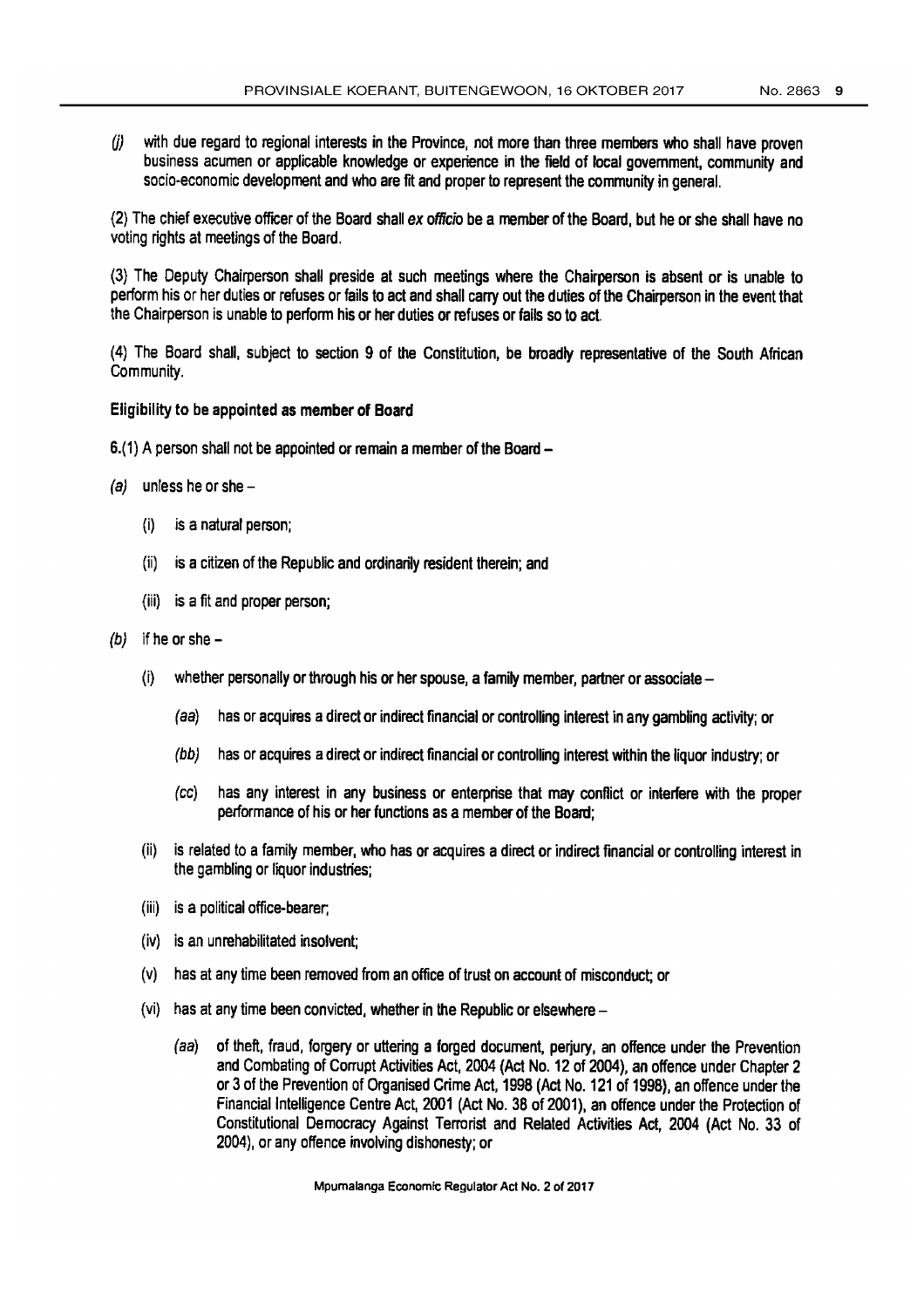- (bb) of an offence under this Act or any other similar law;
- (vii) with the exception of a member of the Board contemplated in section  $5(1)(q)$ , (h) and (i), is in the full time employ of an organ of state, unless he or she obtains the prior written approval of the executive authority, accounting officer or accounting authority of that organ of state.
- $(2)(a)$  If any member of the Board during his or her term of office is disqualified in terms of subsection (1), or acquires, or whose family member acquires, an interest which is likely to be an interest as contemplated in subsection (1)(b)(i) or (ii), he or she shall as soon as practicable after he or she has been disqualified or after the acquisition of such interest, or after he or she has become aware of such information, in writing declare such interest to the responsible Member.
- (b) Upon receipt of information from a member of the Board as contemplated in paragraph (a) that such member is disqualified in terms of subsection (1) to remain a member of the Board, the responsible Member shall, subject to section 9(2), terminate the term of office of such member in terms of section 9(2)(d).

#### Procedure for appointment of Board

7.(1) The members of the Board referred to in section 5(1)(c), (d), (e), (f) and (j) shall not be appointed unless the responsible Member, in respect of such members, has invited interested parties through the media and by notice in the Provincial Gazette to nominate candidates, within 21 days of the invitation in the media and the publication of such notice, for consideration by the responsible Member. Provided that the invitation through the media shall include an invttation in at least one newspaper circulating in the Province.

(2) A person shall, prior to his or her appointment as a member of the Board, submit to the responsible Member a written, sworn or confirmed statement in which he or she declares his or her financial interests and whether or not he or she has any interests as contemplated in section 6(1)(b)(i) and (ii).

- (3)(a) The members of the Board shall not be appointed unless the responsible Member has, at least 30 days prior to the appointment of the members of the Board and in the manner envisaged in subsection (1), published the names of the persons he or she intends to appoint as members of the Board and the date on which such appointments are intended to be made.
- (b) Any person who wishes to object to the appointment of any person to the Board may, not later than 14 days before the date on which the appointment of the members of the Board is intended to be made, lodge with the responsible Member in writing an objection stating the ground or grounds which, according to such a person disqualifies the person to be appointed, from being appointed as a member to the Board.

(4) The responsible Member may, in the event of a vacancy on the Board, and with due regard to sections 6, 7 and 8, appoint a temporary member of the Board until such vacancy has been duly filled as contemplated in sections 7 and 8: Provided that the term of office of any such temporary member may not exceed a period of three months in respect of any specific vacancy on the Board.

(5) The responsible Member may, in the event of all the positions on the Board being vacant, and with due regard to sections 5 and 6, appoint persons as temporary members to constitute an interim Board until such vacancies have been duly filled as contemplated in sections 7 and 8: Provided that the term of office of such interim Board may not exceed a period of six months.

#### Term of office

8.(1) A member of the Board shall, subject to section 9, hold office for such period, not exceeding five years, as the responsible Member may determine at the time of his or her appointment and a member of the Board shall, subject to section 6 and 7, be eligible for reappointment at the expiration of his or her term of office.

(2) A person other than members of the Board appointed in terms of section 5(1)(g), (h) and (i), may not be appointed to serve more than two terms as a member of the Board.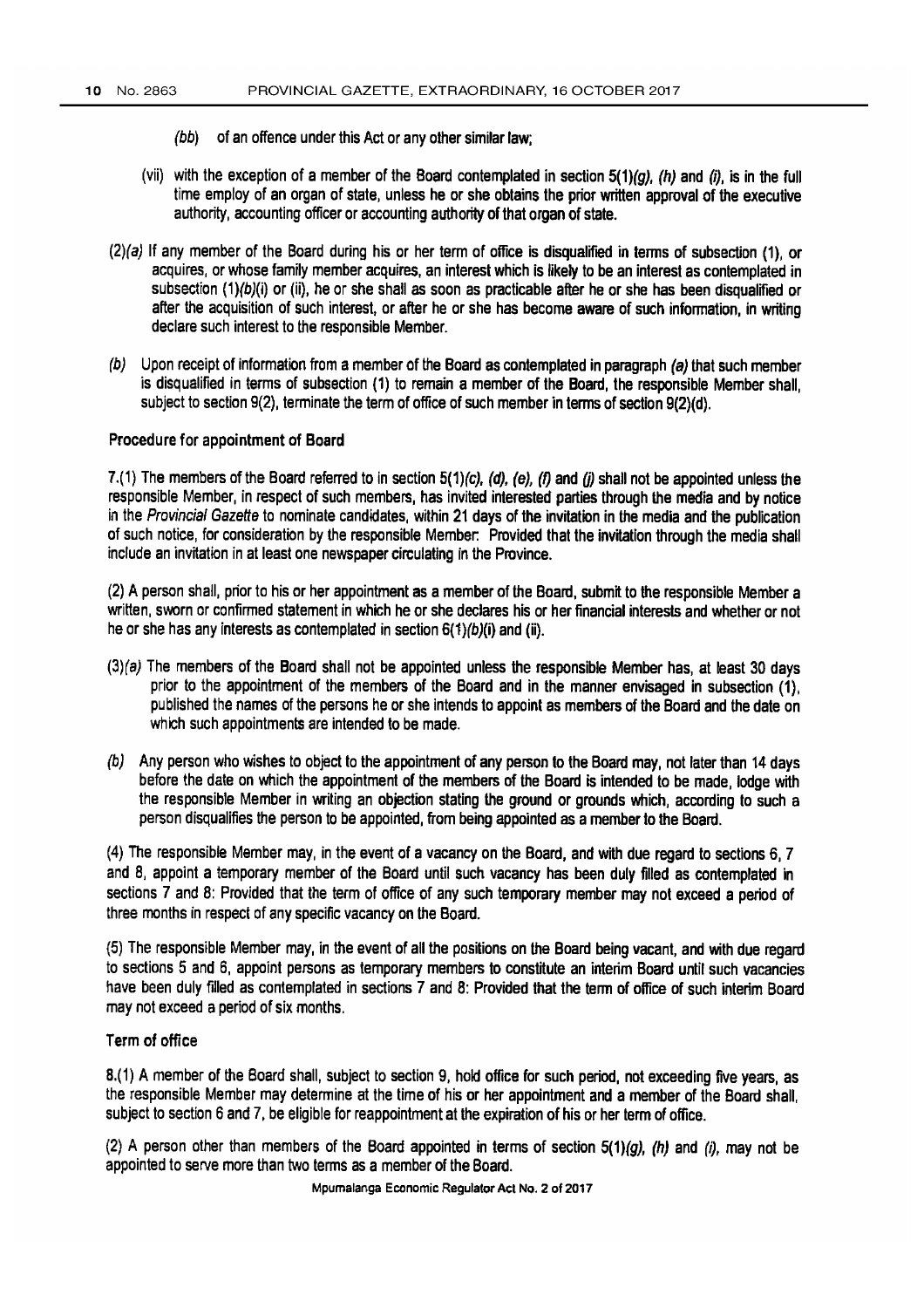#### Termination of office and filling of vacancies

9.(1) A member may at any time resign from the Board upon one month's written notice tendered to the responsible Member who shall forthwith inform the Executive Council and the Board accordingly.

(2) Subject to the provisions of subsection (3) of this section. the appointment of any member may. before the expiration of a member's term of office. be terminated by the responsible Member, in consultation with the Executive Council-

- (a) on account of his or her improper conduct;
- (b) on account of unfitness for the functions of his or her office;
- (e) on the ground of a permanent infirmity of mind or body which renders him or her incapable of discharging the functions of his or her office or discharging them properly; or
- (d) that he or she is or has become disqualified in terms of section 6.
- (3) Notwithstanding the provisions of section 5, 6 or 7 and subsection (2) of this section, a person's appointment as member of the Board may be terminated by the responsible Member. in consultation with the Executive Council, if such person has been absent from two consecutive meetings of the Board without prior consent of the Board.
- (4) The responsible Member may not terminate the appointment of a member in terms of subsection (2) or (3) unless the responsible Member, after having afforded the relevant person an opportunity to state his or her case and having duly considered the matter, including any representations made. explanations given or evidence tendered by such person, is satisfied that the termination of his or her appointment is justified in the circumstances.
- (5) For the purposes of subsection (2)(a) the non-compltance by a member with any provision of this Act, inter alia. constitutes improper conduct.
- (6) The office of an appointed member becomes vacant  $-$ 
	- (a) when he or she dies;
	- (b) when his or her written resignation tendered to the responsible Member or the Board in terms of subsection (1) becomes effective;
	- (c) when his or her apPOintment is terminated in terms of this section; or
	- (d) if he or she is absent from three consecutive meetings of the Board without the prior consent of the Chairperson, or, in the case of the Chairperson being absent from three consecutive meetings of the Board. without the prior consent of the Board.

(7) Subject to section 5(1), a vacancy on the Board shall be fined in accordance with sections 5, 6 and 7 by the appointment of another member as soon as may be reasonably practicable after the occurrence of such vacancy, and any member so appointed remains in office for the unexpired portion of his or her predecessor's term of office, which portion shall not, for purposes of section 8(2), be regarded as a term of office.

#### Remuneration and allowances of members of Board

10.(1) Members of the Board or persons co-opted in terms of section 19 who are not in the full time employ of an organ of state may, in respect of their services, be paid such remuneration and allowances from the funds of the Board as may, by prior Notice in the Provincial Gazette, be determined by the responsible Member, in consultation with the Member of the Executive Council responsible for financial matters.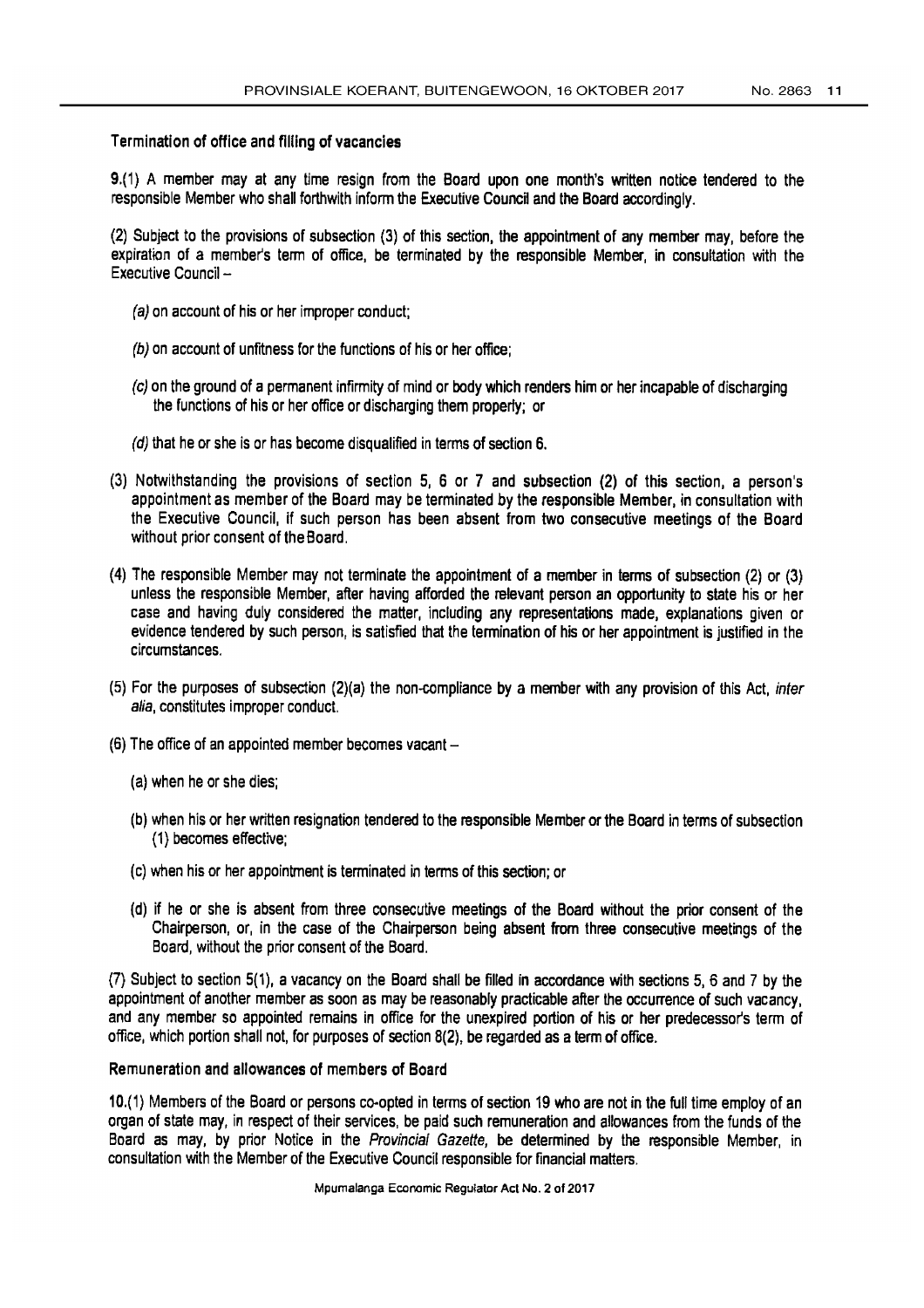(2) The remuneration and allowances of the members of the Board may differ according to the different offices held by them or the different functions performed by them.

#### Staff of the Regulator

11.(1) The Regulator shall, subject to its directions and control, in the exercise of its powers and the performance of its functions under this Act, be assisted by  $-$ 

- (a) a suitably qualified and experienced person as Chief Executive Officer, who is mutatis mutandis subject to section 6, appointed by the Board in consultation with the responsible Member for such period and on such terms and conditions as the Board may determine or seconded in terms of subsection (3), for the purpose of assisting the Board in the performance of all financial, administrative and clerical responsibilities pertaining to the functions of the Regulator, and shall in respect thereof be accountable to the Board: Provided that the Chief Executive Officer may be so appointed for a period not exceeding five years and upon the expiration of his or her term of office, he or she is eligible for re.appointment; and
- (b) such staff, appointed by the Chief Executive Officer or seconded in terms of subsection (3), as may be necessary to enable the Regulator to perform its functions: Provided that a person shall not be appointed by the Chief Executive Officer in terms of this paragraph or remain a member of the staff of the Regulator if he or she is mutatis mutandis subject to any disqualification as referred to in section 6.

(2) The Chief Executive Officer and staff appointed by the Chief Executive OffICer in terms of subsection (1) shall be paid from the funds of the Regulator, such remuneration and allowances and shall receive such other employment benefits and be appointed on such terms and conditions and for such periods, as the Board, in consuttation with the responsible Member must determine: Provided that the responsible Member may, from time to time, determine by prior Notice in the Provincial Gazette the upper limit of the remuneration, allowances and benefits of the Chief Executive Officer in consultation with the Member of the Executive Council responsible for financial matters: Provided further that subsequent to the consultation, the responsible Member shall obtain Executive Council approval for such determination.

(3) The Regulator may, in the exercise of its powers and the performance of the functions contemplated in subsection (1), at its request and after consultation with the responsible Member, be assisted by officers of any organ of state seconded to the service of the Regulator in terms of any law regulating such secondment.

 $(4)(a)$  Any function or power which the Board may perform or exercise in terms of this Act may be delegated. whether generally or specifically. to the Chief Executive Officer, a committee of the Board, or any other member of the staff of the Regulator.

(b) Any delegated function so performed or delegated power so exercised shall be deemed to have been performed by the Board.

(5) Whenever the office of the Chief Executive Officer is vacant or the Chief Executive Officer is incapacitated or refuses or fails to act, the powers, rights and functions of the Chief Executive Officer shall be exercised and performed by any person designated as the acting Chief Executive Officer by the Board in consultation with the responsible Member: Provided that no such person shall be the acting Chief Executive Officer for a period exceeding six months.

(6) While a person designated as contemplated in subsection (5), so acts, he or she shall have the powers and discharge the functions of the Chief Executive Officer.

#### Transparency and confidentiality

12.(1) The Regulator shall, subject to subsection (2) and the provisions of the Promotion of Access to Information Act, 2000 (Act No. 2 of 2000), function in a transparent and open manner.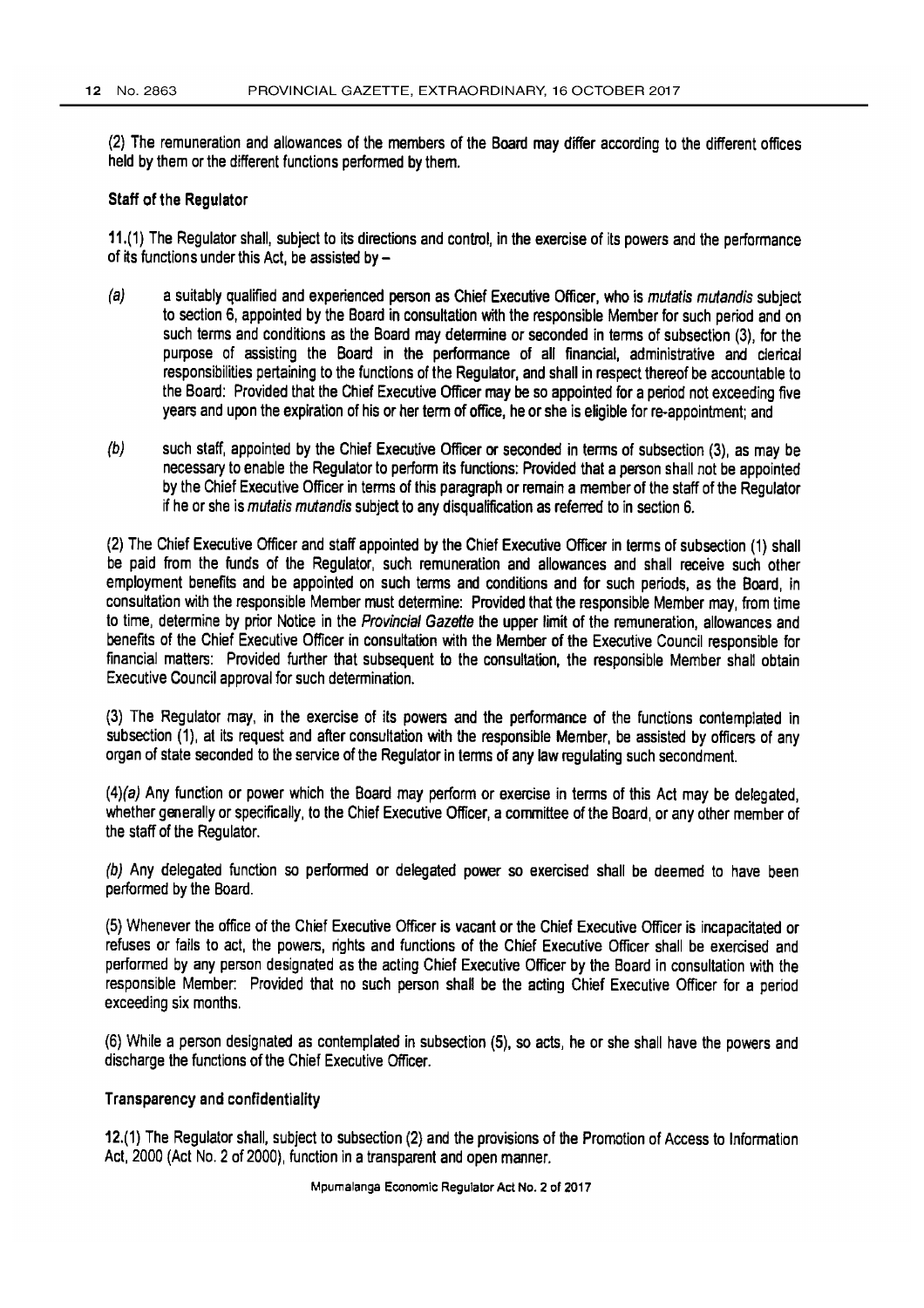(2) No member of the Board or staff of the Regulator, no person contemplated in section 19, and no inspector shall, except on the order of a court of law or on the instructions of the responsible Member after prior written notice to the Regulator and subject to section 14 of the Constitution disclose  $-$ 

- (a) any document or information or the identity of any person, which the Regulator has determined not to be open to public inspection or to be divulged; and
- (b) any document or information which has been fumished to the Regulator by any regulatory or law enforcement authority on condition of confidentiality.

Position of public trust

13.(1) In order to ensure the independence and integrity of the Board -

- (a) a member of the Board or a staff member of the Regulator or the spouse of a member of the Board or of the staff of the Regulator, shall not -
	- (i) apart from any remuneration received by virtue of the office he or she holds, directly or indirectly receive anything of value from any person that may conflict or interfere with the proper performance of his or her functions or benefit in any manner from the office that he or she holds;
	- (ii) participate in any gambling in the Province, or at any establishment outside the Province, which is owned or operated by a person who holds any licence in terms of the Mpumalanga Gambling Act: Provided that such a person may participate in such gambling if it is necessary for the performance of his or her functions under this Act;
- (b) a member or former member of the Board shall not solicit or accept employment from a licensee or an applicant for a licence in terms of the Mpumalanga Gambling Act or Mpumalanga Liquor Licensing Act within one year after the termination of the term of office of such a member of the Board, without the prior written approval of the Board;
- (2) (a) A member of the Board shall not vote, attend or in any other manner participate in the proceedings at any meeting or hearing of the Board if, in relation to any matter before the Board -
	- (i) he or she or his or her family member contemplated in section  $6(1)(b)(i)$  or (ii), partner or business associate is a direct member or partner of, or has any interest as contemplated in section 6(1)(b)(i) or (ii) in, the business of the applicant for a gambling or liquor licence or any person who made representations in relation to the application of a gambling or liquor licence or a proposed contract which the Regulator considers entering into; or
	- (ii) he or she has any interest which precludes him or her from performing his or her functions as a member of the Board in a fair, unbiased and proper manner.
- (b) If at any stage during the course of any proceedings before the Board it appears that a member of the Board has or may have any interest contemplated in paragraph  $(a)$  -
	- (i) that member shall forthwith and fully disclose the nature of his or her interest and leave the meeting or hearing so as to enable the remaining members of the Board to discuss the matter and determine whether that member is precluded from participating in the proceedings at such meeting or hearing by reason of a conflict of interests; and
	- (ii) such disclosure and the decision taken by the remaining members of the Board regarding such determination, shall be recorded in the minutes of the proceedings in question.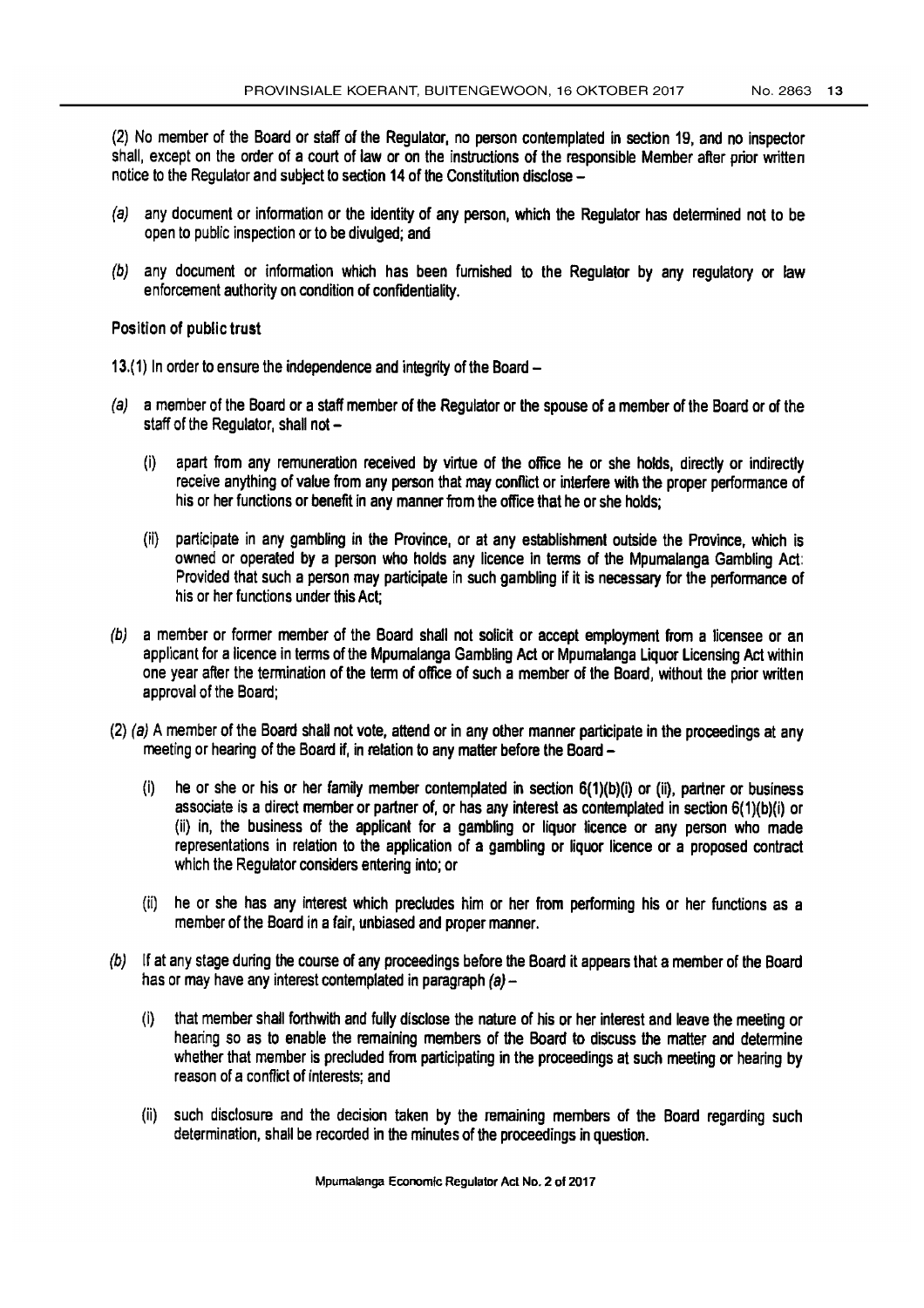(e) If any member of the Board fails to disclose any interest contemplated in paragraph (a) or if, having such interest, he or she attends or in any manner whatsoever participates in the proceedings at the meeting or hearing concerned, the relevant proceedings may, by resolution of the Board and on good cause shown, be declared null and void either partially or in futl, and the Board may hold such member personally liable for any losses or damage suffered by the Regulator, resulting from such member's non-compliance with paragraph (a) of this subsection.

#### Funds of the Regulator

- 14.(1) The funds of the Regulator shall consist of-
- (a) money appropriated by the Provincial Legislature for that purpose;
- (b) any amounts payable to the Regulator in terms of the Mpumalanga Gambling Act, Mpumalanga Gambling Levies Act or the Mpumalanga Liquor Licensing Act; and
- (e) other money lawfully paid to the Regulator.

(2) The Regulator shall submit to the responsible Member, at least six months before the start of the financial year or at any other time as agreed to between the responsible Member and the Regulator, a budget of estimated revenue and expenditure for that financial year for consideration, approval or rejection by the responsible Member.

(3) The Regulator shall not budget for a deficit and shall not accumulate surpluses unless the prior written approval of the Provincial Treasury has been obtained.

(4) Any money standing to the credit of the Regulator in respect of the appropriated budget at the crose of the Regulator's financial year snail be paid into the Provincial Revenue Fund, unless the responsible Member, in consultation with the Executive Council has authorised the Regulator to retain such funds in order to finance specific projects of the Regulator.

## Procurement, accountability, audit and annual report

15.(1) When procuring any supply or service, or hiring or letting anything or acquiring or granting any right or acquiring or disposing of any asset for or on behalf of the Regulator as contemplated in section 4, the Board shall ensure that such procurement is effected in accordance with, and duly complies with-

(a) the regulations made or instructions issued by the National Treasury in respect of an appropriate procurement and provisioning system which is fair, equitable, transparent, competitive and cost-effective as contemplated in section 76(4)(c) of the Public Finance Management Act, 1999 (Act No. 1 of 1999);

(b) the instructions issued by the Provincial Treasury as contemplated in section 18(2)(a) of the Public Finance Management Act, 1999, in respect of an appropriate procurement and provisioning system which is fair, equitable, transparent, competitive and cost-effective;

(c) the appropriate procurement and provisioning system which is fair, equitable, transparent, competitive and cost-effective as established by the Board, as contemplated in section 51(1)(a)(iii) of the Public Finance Management Act, 1999; and

(d) the Preferential Procurement Policy Framework Act, 2000 (Act NO.5 of 2000) and the Broad-based Black Economic Empowerment Act, 2003 (Act No. 53 of 2003).

- (2) The Regulator shall, subject to the Public Finance Management Act, 1999 -
- (a) be charged with the responsibility of accounting for moneys received or paid out for or on account of the Regulator; and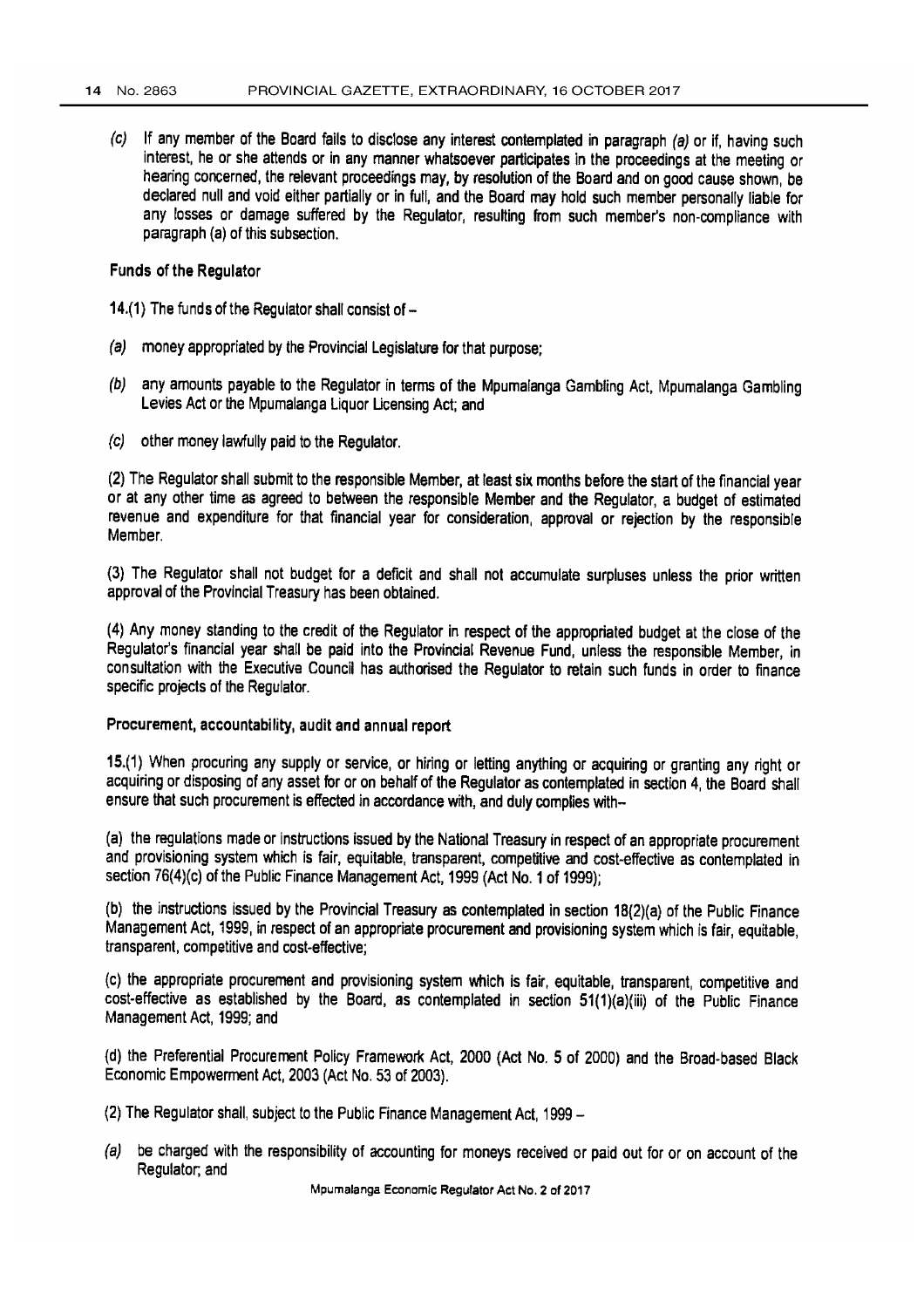- (b) cause the necessary accounting and other related records to be kept.
- (3) The records referred to in subsection  $(1)(b)$  shall be audited by the Auditor-General.
- (4) The Regulator shall  $-$
- (a) report to the responsible Member at least once every year on its activities, and the responsible Member shall cause such report, including the annual audited financial statements of the Regulator, to be tabled promptly in the Provincial Legislature of the Province;
- $(b)$  submit to the responsible Member quarterly reports, which reports shall deal with the state of affairs, the activities and operations, and the financial position of the Regulator;
- (c) not enter into any agreement, excluding an agreement in respect of the daily operations of the Regulator and its staff, that has financial implications or implied financial implications without the written consent of the responsible Member,
- $(d)$  the reports referred to in paragraph (a) shall -
	- (i) set out the functions and objectives of the Regulator as contemplated in this Act;
	- (ii) state the extent to which the Regulator has achieved its set objectives for the period concerned;
	- (iii) contain relevant performance information regarding the economic, efficient and effective application of resources;
	- (iv) indicate the amount of money received and any other commitment furnished by the State; and
	- (v) contain the detailed personnel establishment and composition of the Regulator;
- (e) the Regulator shall cause internal audits to be conducted in order to promote  $-$ 
	- (i) the safeguarding and control of the assets of the Board;
	- (ii) compliance with this Act, the Mpumalanga Gambling Act, the Mpumalanga Gambling Levies Act, the Mpumalanga Liquor Licensing Act or any other Act of Parliament or the Provincial Legislature governing the activities of the Regulator, and
	- (iii) the economical and efficient management of the resources of the Regulator and the effective performance of the functions of the Regulator; and
- m if the internal audit function is not outsourced, the Regulator shall appoint a chartered accountant registered in terms of section 15 of the Public Accountants' and Auditors' Act, 1991 (Act No. 80 of 1991), to conduct the internal audits of the Board,

## Meetings of Board

- 16.(1) (a) Meetings of the Board shall be held on such dates and at such times and places as the Board may from time to time determine: Provided that the Board shall hold one meeting at least once in every three months
- (b) The Chairperson may at any time on reasonable notice convene a special or extraordinary meeting of the Board to be held at a time and place determined by him or her.

(2) The proceedings at a meeting of the Board shall, in so far as it has not been prescribed, be determined by the Board,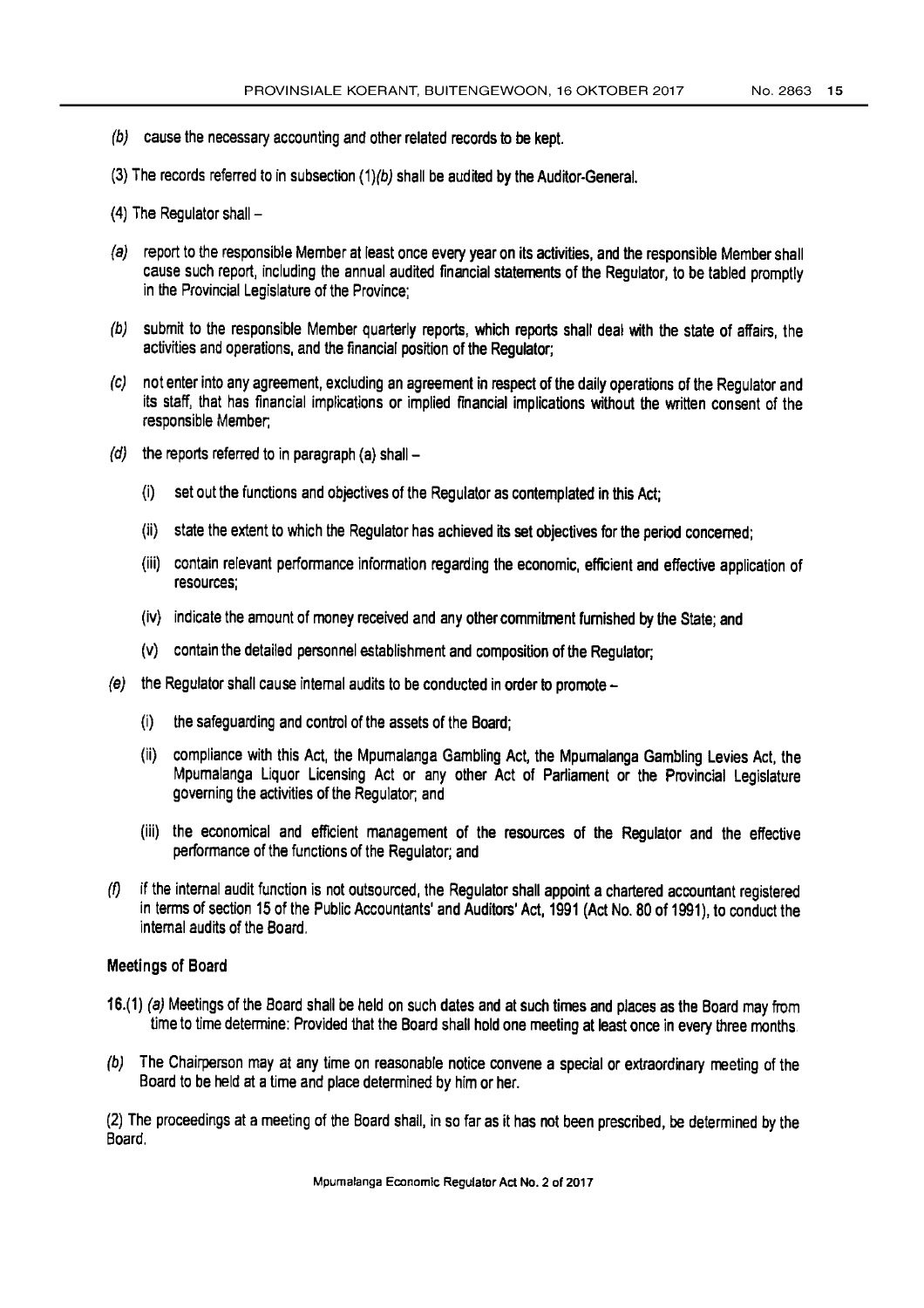(3) The quorum for a meeting of the Board shall be a majority of the members of the Board.

(4) A decision of the Board shall be taken by a majority of the votes of the members present at a meeting of the Board, and in the event of an equality of votes on any matter, the Chairperson shall have a casting vote in addition to his or her deliberative vote.

(5) No decision of the Board shall be invalid merely by reason of a vacancy on the Board or the fact that any person who is not entitled to sit as a member of the Board sat as such a member of the Board when the decision was taken: Provided that the decision was taken by the required majority of the members of the Board then present and entttied to sit as members of the Board.

(6) Any meeting of the Board convened for the purpose of  $-$ 

- (a) considering representations or objections in relation to any application for a gambling or liquor licence, shall be accessible to the public: Provided that the Chairperson may in his or her discretion, and if the Board determines that any person whose presence is not desirable at the meeting concemed, direct that such a person may not attend the meeting or shall leave the meeting; and
- (b) deliberations with a view to making decisions and to voting thereon in respect of any matter at a meeting, shall take place behind closed doors.

## Committees of Board

17.(1) The Board may, from time to time, appoint a committee to exercise the powers and perform the functions delegated to it by the Board.

 $(2)$  A committee shall consist of  $-$ 

- (a) such members of the Board as the Board may designate; or
- (b) such members of the Board as the Board may designate and such other persons as the Board may co-opt in terms of section 19.
- (3) The Board shall designate the chairperson of a committee.
- (4)(a) A committee shall perform its functions and exercise its powers subject to the provisions of this Act and such directives of the Board as are not in conflict with such provisions.
- (b) Any delegated power so exercised or function so perfonned shall. subject to section 11(4)(a), be deemed to have been performed by the Board.

#### Minutes

- 18.(1)(a) Minutes of the proceedings referred to in section 16(6)(a) of every meeting of the Board shall be kept and be retained at the offices of the Regulator.
- (b) Any person may obtain copies of the minutes contemplated in paragraph (a) or any part thereof against payment of the prescribed fees.
- (2)(a) Separate minutes of the proceedings referred to in section 16(6)(b) of every meeting of the Board shall be kept and retained in the manner as contemplated in this section.
- (b) The minutes contemplated in paragraph (a) or any document in which an advice, report or recommendation by the Board is contained, shall not be disclosed, except to -
	- (i) the responsible Member,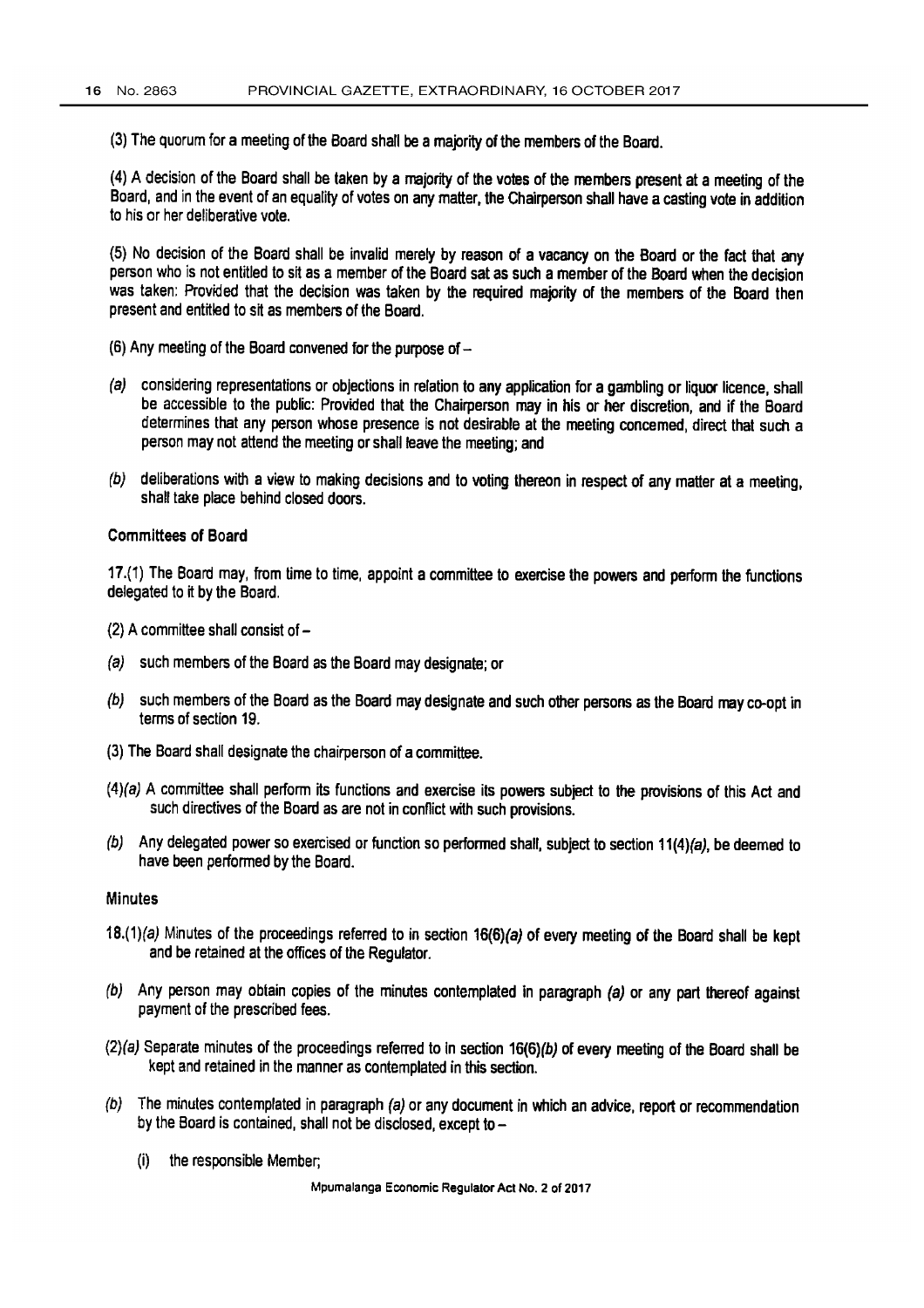- (ii) any person who requires it for the performance of his or her functions in terms of this Act; and
- (iii) any other person  $-$ 
	- (aa) with the approval of the Board; or
	- (bb) in terms of an order of a competent court or under any law.

#### Co-opting of persons

19.(1) The Board may co-opt any person to the Board or a committee of the Board for the purpose of assisting the Board in the consideration of a particular matter by the Board or a committee of the Board.

(2) A person so co-opted shall not be entitled to vote at any meeting of the Board or a committee of the Board.

(3) The provisions of section 10(1) shall apply with the necessary changes required by the context in respect of such a person so co-opted.

#### Investigations, hearings or enquiries by Board

20.(1) The Board may, subject to this section, conduct an investigation, hearing or enquiry into any matter falling within the scope of its functions.

(2) For the purpose of any investigation, hearing or enquiry in terms of subsection (1), the Board may, by written notice, summon any person who is or who may be affected by or is concerned in the consideration of a particular matter by the Board, to appear before the Board -

- (a) to give evidence;
- (b) to be questioned; and
- (e) to produce any book, document or object in his or her possession or under his or her control:

Provided that at any investigation, hearing or enquiry held by the Board the person applying for a licence or the transfer or removal of a licence in terms of the Mpumalanga Gambling Act or the Mpumalanga Liquor Licensing Act, or any person objecting to the granting of such an application or the person who is the subject of the investigation, hearing or enquiry, as the case may be, shall, if he or she so requests, be entitled to appear before the Board and to call witnesses.

(3) A notice referred to in subsection (2) shall be served by a member of the staff of the Board, by delivering a copy thereof to the person concerned by means of personal delivery, registered mail, facsimile transmission or email.

(4) A person who has received a notice in terms of subsection (2), shall personally appear before the Board on the date and time and place set out in the notice: Provided that if such a person is not legally competent to so appear before the Board, any person who by law is competent to act on his or her behalf or any person authorised thereto by the Board, may so appear on his or her behalf.

(5) The provisions of subsection (4) shall apply with the necessary Changes required by the context to any corporate body, organisation or institution.

(6) The Board may call and examine any person present at the investigation, hearing or enquiry, whether or not he or she has been summoned to attend an investigation, hearing or enquiry under subsection (2), and may inspect and retain for a reasonable period any book, document or thing, the production of which was required under that subsection.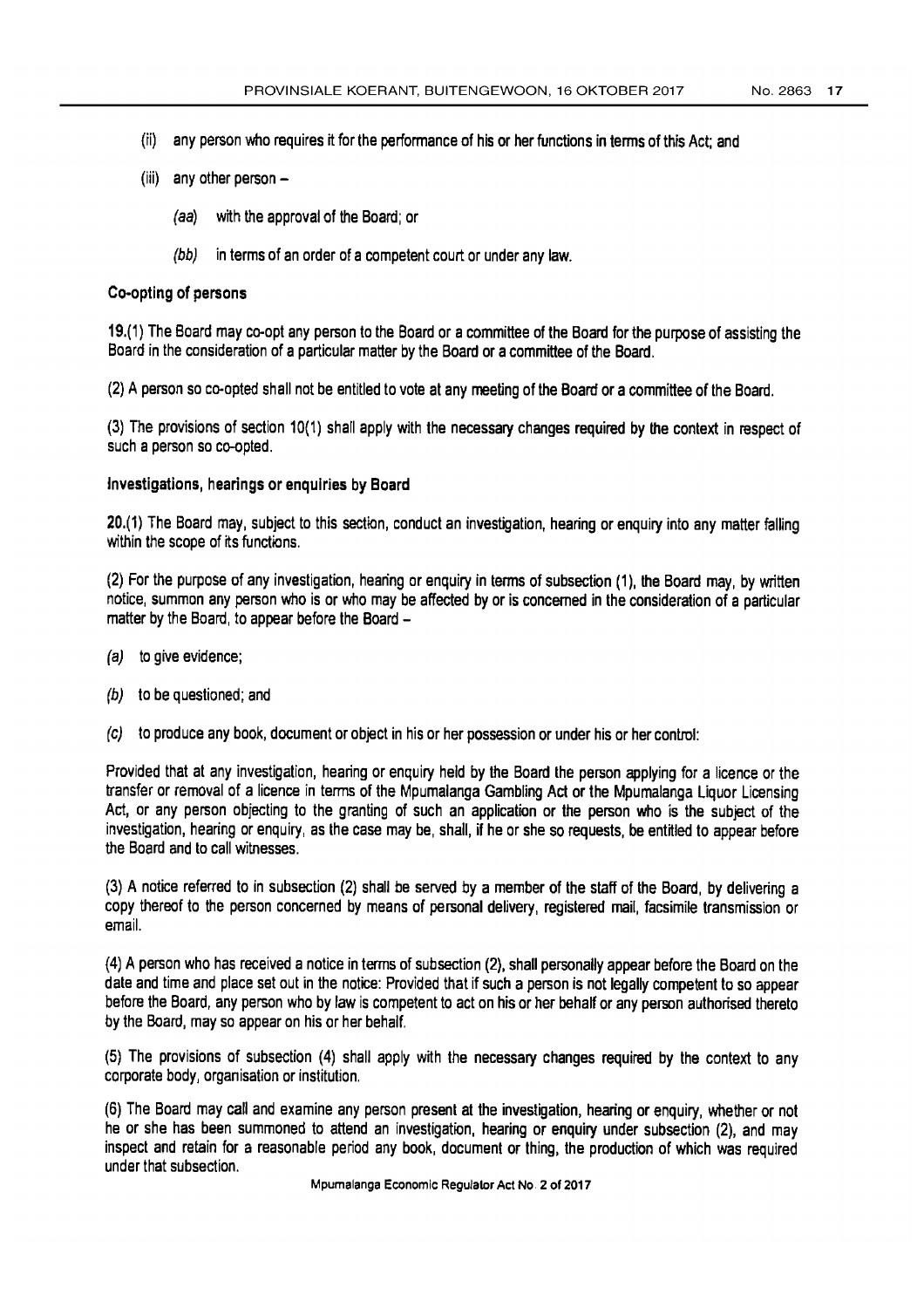(7) The Board may require from any person appearing before the Board at an investigation. hearing or enquiry in terms of subsection (1) to give his or her evidence on oath or affirmation. and the member of the Board, presiding at the investigation, hearing or enquiry may administer the oath or accept an affirmation from any such person.

(8) The law regarding privilege, as applicable to a witness summoned in a criminal case in the Magistrates Court shall apply in relation to the questioning of a person in terms of subsection (2) or (6).

(9) Any person who appears before the Board at an investigation, hearing or enquiry. shall be entitled to be represented by his or her legal representative.

#### Repeal of Laws

21. The laws mentioned in the Schedule are hereby repealed or amended upon the commencement of this Act to the extent indicated in the third column of the Schedule.

#### Transitional arrangements

22.(1) The Premier shall stipulate, by notice in the Provincial Gazette, a date upon which the Regulator shall take transfer of the personnel and the assets. and further assume the liabilities. rights and obligations of the Mpumalanga Gambling Board established by the Mpumalanga Gambling Act.

(2) The Premier shall stipulate, by notice in the Provincial Gazette. a date upon which the Regulator shall take transfer of the personnel and the assets, and further assume the liabilities, rights and obligations of the Mpumalanga Liquor Authority established by the Mpumalanga Liquor Licensing Act.

(3) All persons employed by the Mpumalanga Gambling Board and Mpumalanga Liquor Authority are. from the applicable dates stipulated by the Premier in terms of either subsection (1) or subsection (2), and with due regard to section 197 of the Labour Relations Act, 1995, deemed to be employed by the Regulator at the same salary and salary scale and on the same terms and conditions of employment than those which governed such person's previous employment with either the Mpumalanga Gambling Board or the Mpumalanga Liquor Authority, as the case may be.

(4) Arising out of and subject to the provisions of subsections (1) and (2), the Regulator shall become the successor-in-title to the Mpumalanga Gambling Board and Mpumalanga Liquor Authority and -

- (a) becomes the owner of all movable and immovable property of the Mpumalanga Gambling Board and Mpumalanga Liquor Authority;
- (b) is substituted as litigating party for the MpumaJanga Gambling Board and Mpumalanga Liquor Authority, in all litigation, including arbitrations, labour disputes and mediation, as if the Regulator had been the litigant at the time the cause of action arose;
- (c) is substituted as contracting party for the Mpumalanga Gambling Board and Mpumalanga Liquor Authority in all contracts as if the Regulator had been the contracting party at the time of contracting; and
- (d) is deemed to have issued all financial instruments of the Mpumalanga Gambling Board and Mpumalanga Liquor Authority.

(5) Anything done by or in respect of the Mpumalanga Gambling Board and Mpumalanga Liquor Authority is deemed to have been done under this Act, by the Regulator, if applicable.

(6) The former Members of the Board and the Chief Executive Officers of the Mpumalanga Gambling Board and the Mpumalanga Liquor Authority shall forthwith, upon request, fully and duly assist the Board of the Regulator in the exercise and performance of any of its powers and functions in terms of this Act.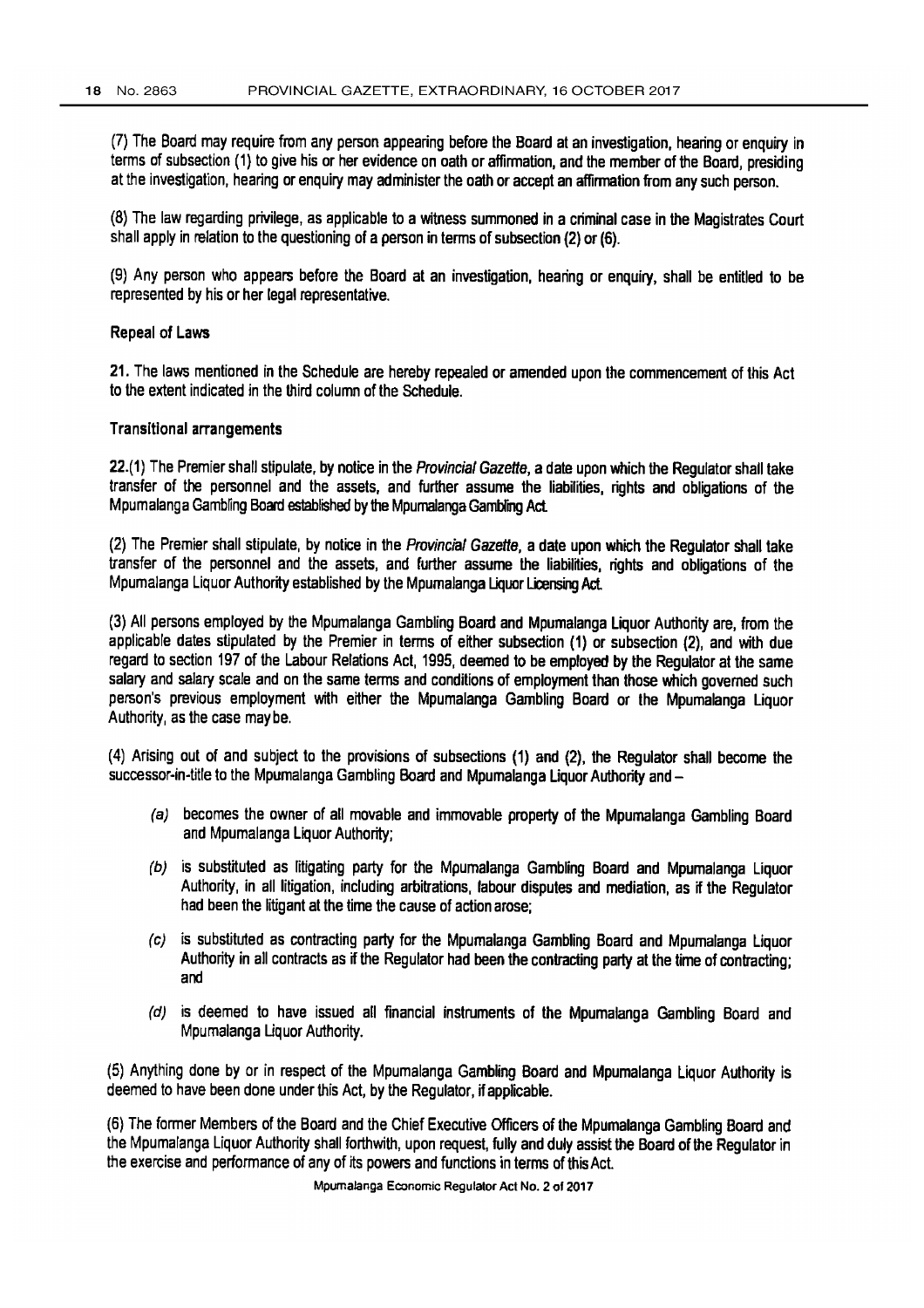(7) Decisions of the Mpumalanga Gambling Board and the Mpumalanga Liquor Authority in force immediately before the commencement of this Act remain in force until amended, replaced or repealed by the Regulator.

#### Short title and commencement

23.(1) This Act is called the Mpumalanga Economic Regulator Act, 2017, and comes into operation on a date fixed by the Premier by notice in the Provincial Gazette.

(2) Different dates may be so fixed in respect of different provisions of this Act.